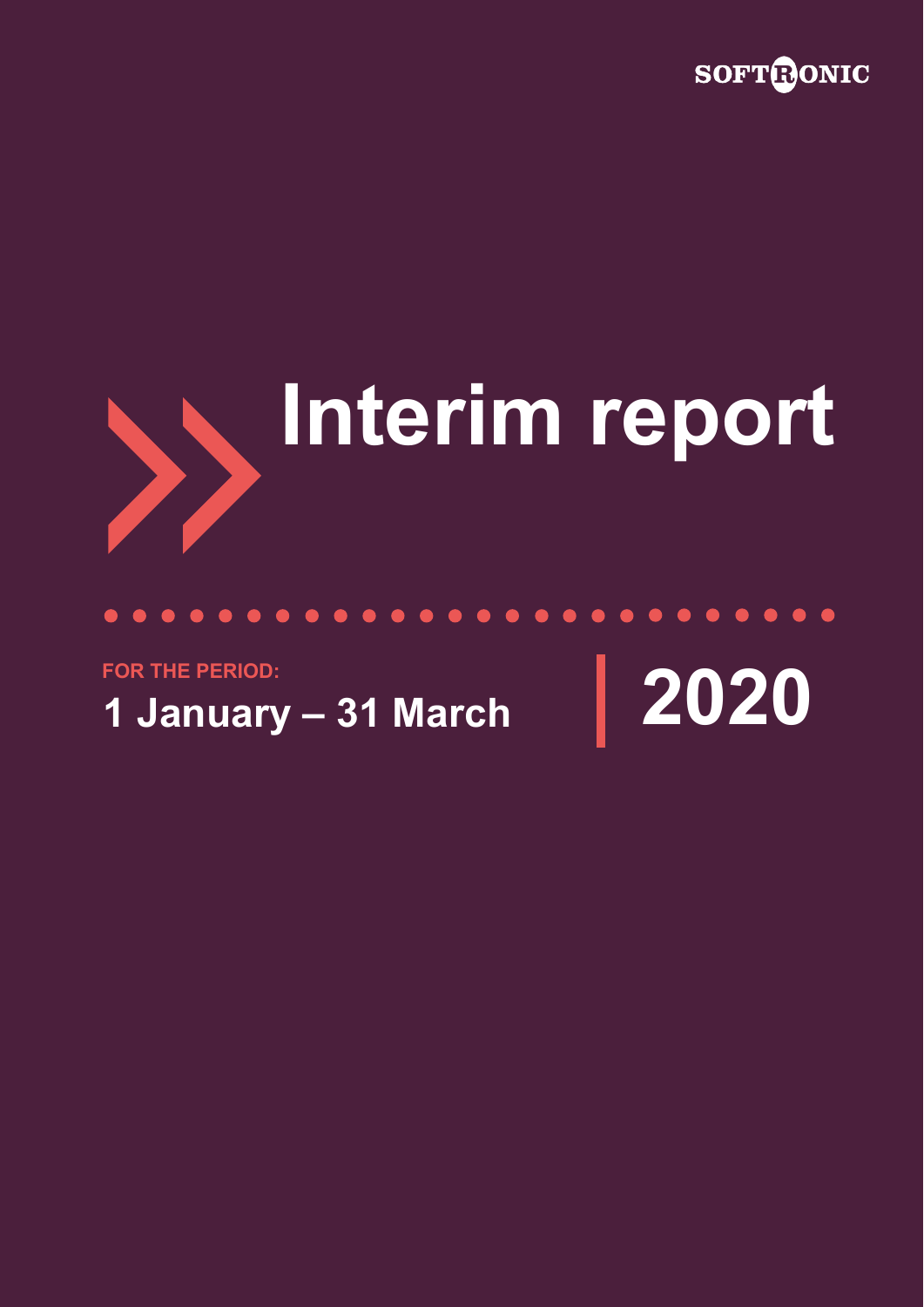

## **Significant business events**

#### **During the first quarter**

 $\mathcal{P}$ Softronic became the turnkey supplier and IT partner for FASAB6F

#### **After the end of the period**

- Softronic has signed a framework agreement with the Swedish National Board of Institutional Care (SIS)
- Softronic's Board of Directors has decided to withdraw its proposal for the dividend that had previously been announced

## **First quarter 2020**

- Sales amounted to MSEK 180.6 (MSEK 183.6)
- EBITDA increased to MSEK 23.6 (MSEK 23.4)
- Profit before tax increased to MSEK 17.2 (MSEK 17.1)
- Profit margin before tax increased to 9.5 % (9.3 %)
- Profit for the period after tax amounted to MSEK 13.4 (MSEK 13.4)
- Profit for the period after tax per share, before and after dilution, amounted to SEK 0.25 (SEK 0.25)
- Cash flow from operating activities amounted to MSEK 8.2 (MSEK 5.8)
- Total liquidity amounted to MSEK 127
- The equity/assets ratio amounted to 65 % (60 %).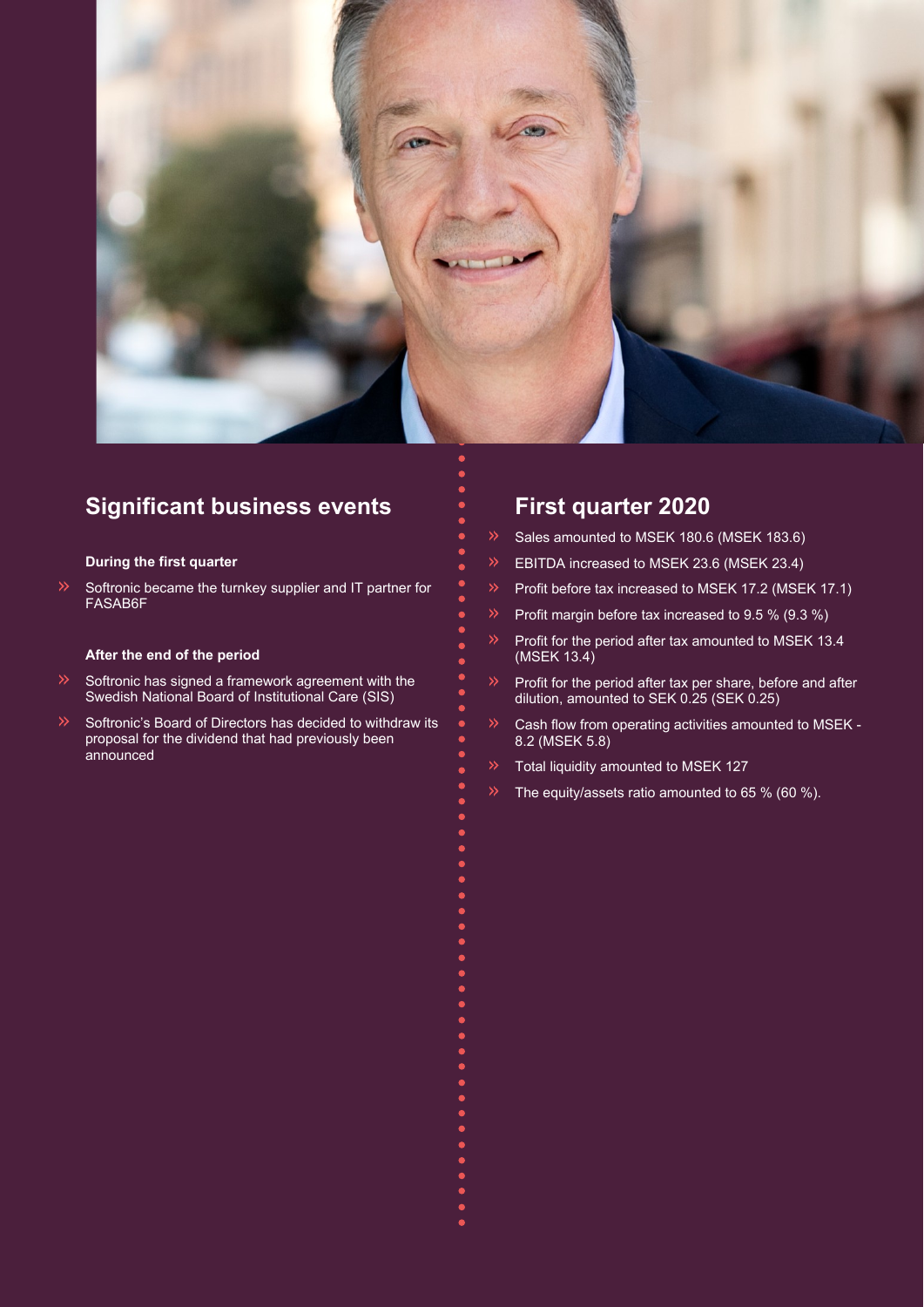# **Q1 2020 – turbulent times but a stable profit**

We're currently in the middle of a situation that none of us have experienced before. The coronavirus has caused a pandemic that is having an enormous impact on people's lives, social settings, companies and public functions. I'll explain how this situation affects Softronic specifically a little later on, but I would firstly like to comment on our results for the first quarter. We reported a total profit of MSEK 17.2, with sales reaching MSEK 180.6 during the period. This is slightly higher than the first quarter of the previous year, despite a slight drop in sales (-1.6%).

Although our business looks safe and stable, we need to remember that we've not really seen the effects on the coronavirus yet, except in a small proportion of our customer segments. As a whole Softronic has a customer structure that offers good stability in turbulent times. We have a strong foundation, with approximately one third of our sales from the Public sector, around one third from the Private sector, and approximately the same proportion from Organisations. But at the moment we can't take anything for granted, which is why we're preparing to deal with significant fluctuations on the market.

The situation is changing very quickly, with market analysts updating their forecasts week by week. So far virtually all of these changes have been reductions, so we're getting ready for this uncertainty by working on several different scenarios for the future. If we look at the latest report from RADAR, their 'middle-case scenario' shows a reduction in the IT market of 12% in Sweden this year. Most of this reduction is in IT consulting, but the report also states the Travel Sector, Retail and Industry are the sectors that are being affected the most.

We've already seen some of our customers being forced to cut down on their IT investments; some planned projects are not going ahead, while projects that are underway are being postponed, reduced or stopped. But in parallel to this, some of our major customers are seeing a significant increase in demand and need new digitalisation measures to help relieve the pressure off their staff. We're therefore working hard to redistribute our staff wherever possible.

We're making thorough preparations to be able to deal with rapid decreases in demand, and we're ensuring that we are well-equipped if the crisis were to go on for a long time. It is also because of this situation that the Board decided to change its proposal for the dividend that it had previously announced. Our cash situation is good and we're safeguarding this so we can deal with any eventuality.

But at the same time we are working hard on creating and developing new commercial opportunities. Internally we are talking about "accelerating & braking" at the same time, so that we can come out of this crisis in the best way possible. Some great news is that our letter of intent with FASAB6F, which I mentioned in the previous interim report, is now a finalised agreement. The negotiations were long and intense, with both parties working closely together to describe every aspect of our partnership. We're also happy about a brand new agreement with the National Board of Institutional Care for their web design and administration.

Our new investment in robot-assisted operational processes is starting to bear fruit, with several brand new projects starting up; and we will continue to develop our capacity in public cloud services.

As everyone can understand, it's extremely difficult for me to predict the future in the current circumstances, but I can't think of any other company in our sector that is in a better position to handle the challenges that lie ahead.

Written with one foot on the brake and the other on the accelerator.

#### **Liquidity**

The Group had MSEK 104 in cash and cash equivalents as of 31 March 2019. The total liquidity comprising cash and cash equivalents, as well as granted unutilised credit lines, amounted to MSEK 127.

#### **Business events in 2020**

Softronic has been entrusted as the turnkey supplier and IT partner for FASAB (Facklig Administration i Samverkan). This agreement covers technical operation, application management, service desk, IT workplace (MWP), operations, support, and the development and management of FASAB's operational system PUMA.

Since the end of the quarter, Softronic has signed a framework agreement with the National Board of Institutional Care (SIS) for consultancy services within graphic web design, availability and useability, and the systems development and management of Episerver.

Softronic's Board of Directors decided to withdraw its proposal for a dividend of SEK 1.00 per share to the AGM in 2020 that had previously been announced. This decision was made as a result of the current climate, caused by the outbreak of Covid-19 and its effects on the world and markets, and the risk of the financial impact on Softronic's operations. A new decision on a dividend may be made at a later stage at an extraordinary general meeting if appropriate. The proposed dividend amounted to MSEK 53.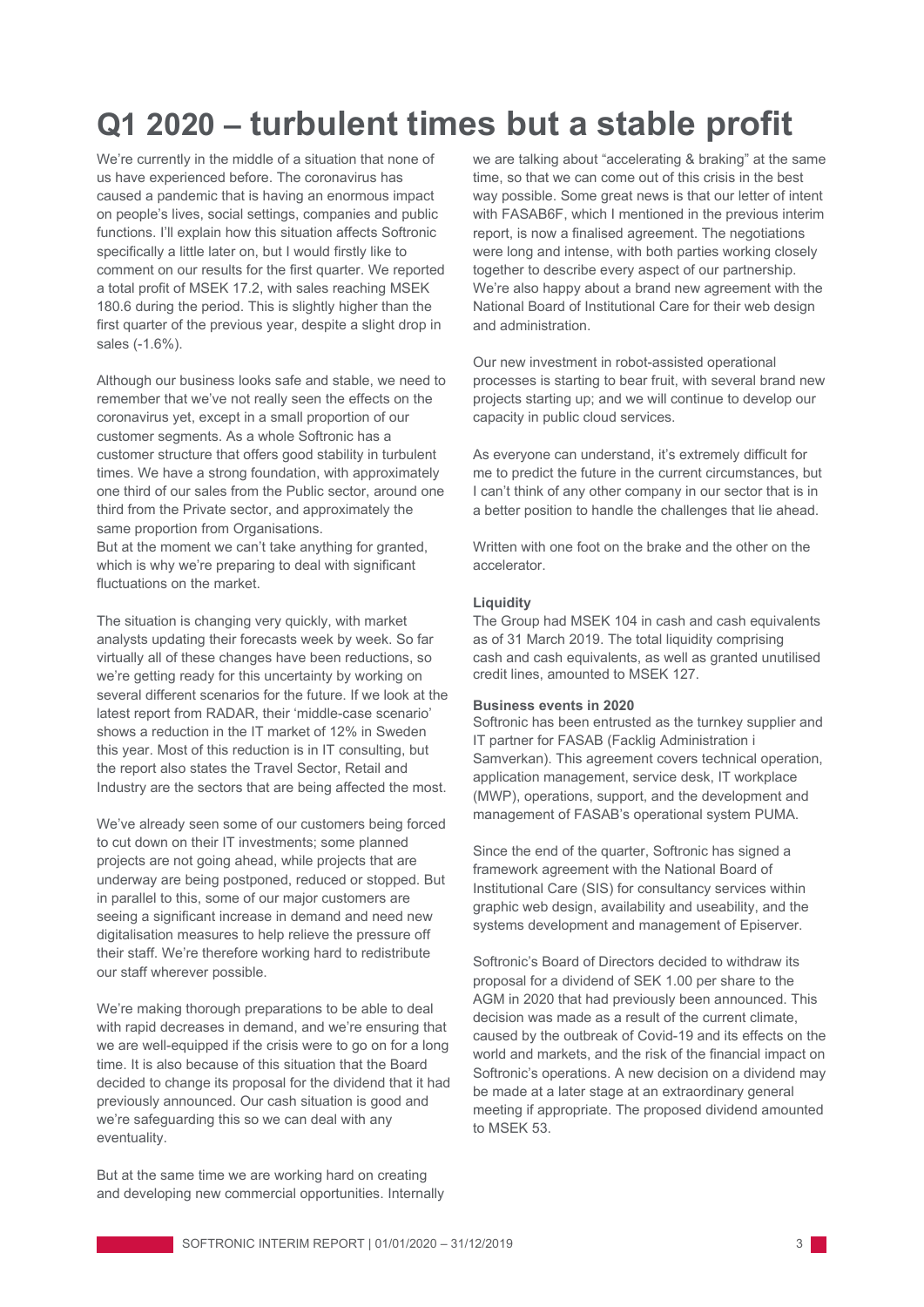#### **Events after the end of the period**

There have been no significant events after the end of the period.

#### **Risks and uncertainties**

The risks and uncertainties that the Parent Company and the Group may face are primarily related to changes in employee capacity utilisation, average invoicing, employee turnover and salary costs, all of which have a decisive impact on profitability.

#### **Softronic**

Softronic is an IT and management company whose business concept is to offer solutions based on modern IT in order to create better business and greater competitiveness for the company's customers.

By combining experience and innovation in cutting-edge technology with expertise in strategy and organisational development, Softronic assumes a holistic responsibility stretching from needs analysis and the development of transaction-intensive business solutions to implementation and operation.

The company was set up in 1984 and currently has approximately 430 employees at offices in Stockholm, Gothenburg, Malmö, Sundsvall and Arjeplog. Softronic is listed on NASDAQ Stockholm Small Cap.

### **Other**

#### **Reports 2020**

- Annual General Meeting 2020, 13 May, 17.30 at the company's premises
- Interim Report (Apr-June), 17 July
- Interim Report (Jul-Sep), 22 October

### **Auditors' examination**

This report has not been examined by the auditors.

#### **Information about the interim report**

Per Adolfsson, Chief Executive Officer Email: [per.](mailto:per.adolfsson@softronic.se)[adolfsson@softronic.se](mailto:.adolfsson@softronic.se) Telephone: +46 (0)8-51 90 90 00 Softronic AB (publ), CIN 556249-0192

Stockholm, 9 April 2020

Per Adolfsson, CEO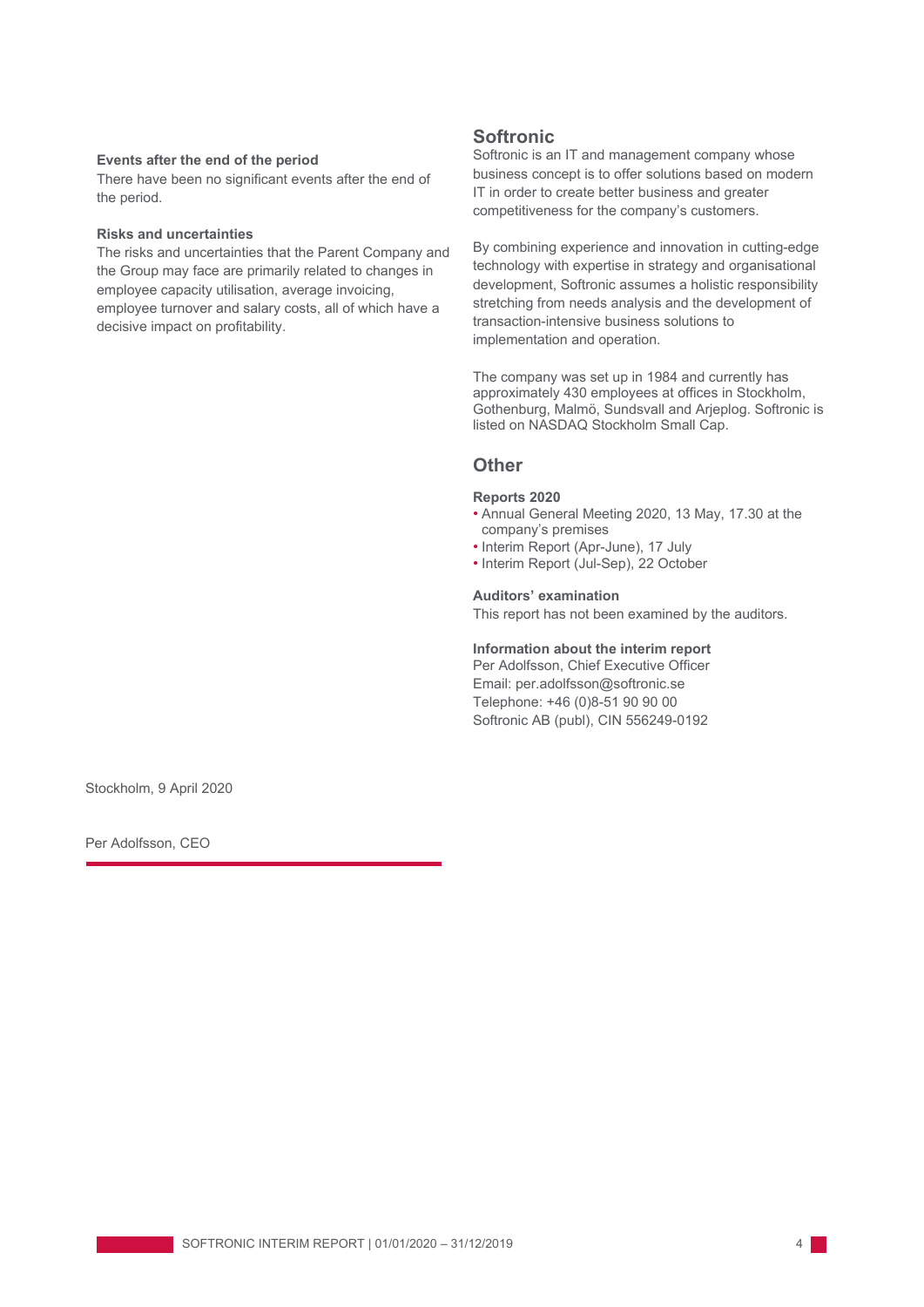| Consolidated income statement and other<br>comprehensive income, MSEK        |        | 2020    | 2019<br>Jan-March Jan-March | 2019<br>full year |
|------------------------------------------------------------------------------|--------|---------|-----------------------------|-------------------|
| Revenue                                                                      |        | 180.6   | 183.6                       | 720.0             |
| Goods for resale and other invoiced expenses                                 |        | $-53.9$ | $-52.3$                     | $-211.0$          |
| Other external expenses                                                      |        | $-7.9$  | $-9.2$                      | $-32.0$           |
| Staff costs                                                                  |        | $-95.2$ | $-98.7$                     | $-380.0$          |
| Depreciation, non-current assets <sup>1</sup>                                |        | $-6.1$  | $-5.9$                      | $-23.7$           |
| <b>Operating income</b>                                                      |        | 17.5    | 17.5                        | 73.3              |
| Net financial income/expense                                                 | note 2 | $-0.3$  | $-0.4$                      | $-1.2$            |
| Profit/loss before tax                                                       |        | 17.2    | 17.1                        | 72.1              |
| Taxes                                                                        |        | $-3.8$  | $-3.7$                      | $-16.3$           |
| Profit/loss for the period                                                   |        | 13.4    | 13.4                        | 55.8              |
| Other comprehensive income                                                   |        |         |                             |                   |
| Items that will be reclassified to profit or loss                            |        |         |                             |                   |
| <b>Translation differences</b>                                               |        | 0.0     | 0.0                         | 0.0               |
| Comprehensive income for the period                                          |        | 13.4    | 13.4                        | 55.8              |
| Profit/loss for the period attributable to the Parent Company's shareholders |        | 13.4    | 13.4                        | 55.8              |
| Comprehensive income attributable to the Parent Company's shareholders       |        | 13.4    | 13.4                        | 55.8              |
| Profit for the period per share, basic, SEK                                  | note 1 | 0.25    | 0.25                        | 1.06              |
| Profit for the period per share, diluted, SEK                                | note 1 | 0.25    | 0.25                        | 1.06              |
| $1$ of w hich depreciation for leasing in Q1 2020 w as MSEK -5               |        |         |                             |                   |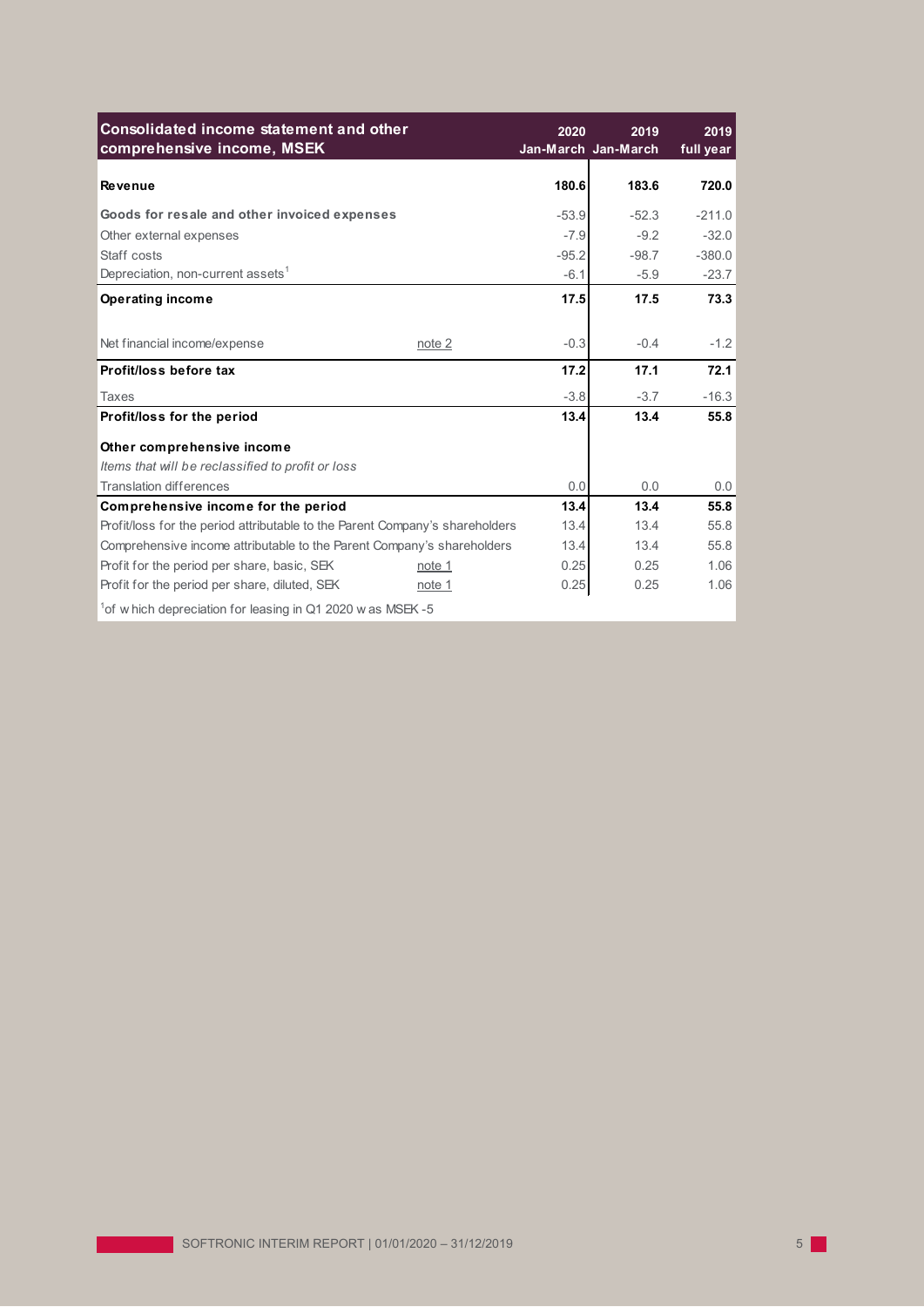| <b>Summary of Balance Sheet</b>                                                                                                         |        |           |           |            |
|-----------------------------------------------------------------------------------------------------------------------------------------|--------|-----------|-----------|------------|
| <b>Group, MSEK</b>                                                                                                                      |        | 3/31/2020 | 3/31/2019 | 12/31/2019 |
| <b>ASSETS</b>                                                                                                                           |        |           |           |            |
| Goodw ill                                                                                                                               | note 4 | 109.3     | 109.3     | 109.3      |
| Other intangible assets                                                                                                                 | note 4 | 1.8       | 3.6       | 2.2        |
| Other non-current receivables                                                                                                           |        | 2.4       | 2.4       | 2.4        |
| Right-of-use asset                                                                                                                      |        | 38.6      | 51.1      | 38.8       |
| Property, plant and equipment                                                                                                           |        | 5.0       | 7.5       | 5.6        |
| <b>Total non-current assets</b>                                                                                                         |        | 157.1     | 173.9     | 158.3      |
| Receivables, etc.                                                                                                                       |        | 181.0     | 184.0     | 178.5      |
| Cash and cash equivalents                                                                                                               |        | 103.9     | 114.2     | 117.2      |
| <b>Total current assets</b>                                                                                                             |        | 284.9     | 298.2     | 295.7      |
| <b>Total assets</b>                                                                                                                     |        | 442.0     | 472.1     | 454.0      |
| <b>EQUITY AND LIABILITIES</b>                                                                                                           |        |           |           |            |
| Equity                                                                                                                                  |        | 287.5     | 284.4     | 274.1      |
| Deferred tax liabilities                                                                                                                |        | 1.2       | 1.5       | 1.3        |
| Other provisions                                                                                                                        |        | 3.8       | 4.1       | 3.8        |
| Other current liabilities, leasing                                                                                                      |        | 18.7      | 33.0      | 20.3       |
| Current liabilities <sup>1</sup>                                                                                                        |        | 130.8     | 149.1     | 154.5      |
| <b>Total equity and liabilities</b><br>$^{\rm l}$ of which the current part of lease liabilities (IFRS 16) is MSEK 19 as of 31 Dec 2019 |        | 442.0     | 472.1     | 454.0      |

| Total summary of Equity                                                                                   | 2020      | 2019                     | 2019      |
|-----------------------------------------------------------------------------------------------------------|-----------|--------------------------|-----------|
| Group, MSEK                                                                                               | Jan-March | Jan-March                | full year |
| <b>TOTAL EQUITY</b>                                                                                       |           |                          |           |
| <b>Opening balance</b>                                                                                    | 274.1     | 271.0                    | 270.9     |
| Comprehensive income for the period                                                                       | 13.4      | 13.4                     | 55.8      |
| Dividend                                                                                                  |           | $\overline{\phantom{a}}$ | $-52.6$   |
| <b>Closing balance</b>                                                                                    | 287.5     | 284.4                    | 274.1     |
| All equity is attributable to the Parent Company's shareholders as there are no non-controlling interests |           |                          |           |

All equity is attributable to the Parent Company's shareholders, as there are no non-controlling interests.

| <b>Summary of Cash Flow Statement</b>                                      | 2020                | 2019    | 2019      |
|----------------------------------------------------------------------------|---------------------|---------|-----------|
| <b>Group, MSEK Note 3</b>                                                  | Jan-March Jan-March |         | full year |
| Cash flow from operating activities                                        |                     |         |           |
| before changes in w orking capital                                         | 13.2                | 17.2    | 78.4      |
| Changes to w orking capital,                                               | $-21.4$             | $-11.4$ | $-2.0$    |
| Cash flow from operating activities                                        | $-8.2$              | 5.8     | 76.4      |
| Cash flow from investing activities                                        | $-0.2$              | 0.0     | $-0.8$    |
| Cash flow from financing activities                                        | $-4.9$              | $-4.6$  | $-71.4$   |
| Cash flow for the year/period                                              | $-13.3$             | 1.2     | 4.2       |
| Cash and cash equivalents at the start of the year/period                  | 117.2               | 113.0   | 113.0     |
| Cash and cash equivalents at the end of the year/period                    | 103.9               | 114.2   | 117.2     |
| Cash flow from operating activities per share, basic, SEK. Note 1          | $-0.16$             | 0.11    | 1.45      |
| Cash flow from operating activities per share, after dilution, SEK. Note 1 | $-0.16$             | 0.11    | 1.45      |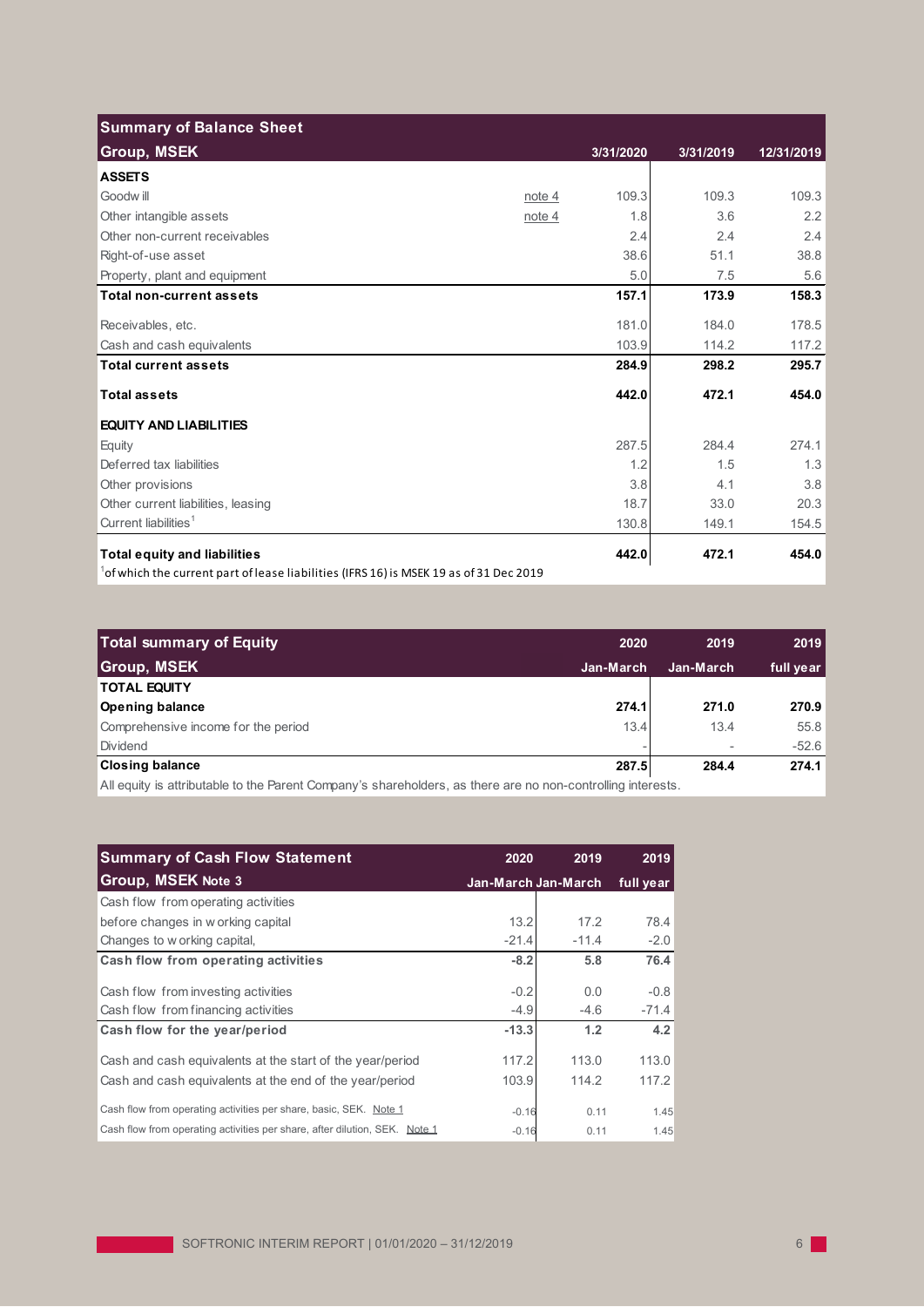| Performance measures for the Group, Note 5 |        | 2020 | 2019                | 2019      |
|--------------------------------------------|--------|------|---------------------|-----------|
| Net profit/loss                            |        |      | Jan-March Jan-March | full year |
| Earnings per share, basic/diluted, SEK     | note 1 | 0.25 | 0.25                | 1.06      |
| <b>EBITDA, MSEK</b>                        |        | 23.6 | 23.4                | 97.0      |
| EBITDA margin, %                           |        | 13.1 | 12.7                | 13.5      |
| Operating margin, %                        |        | 9.7  | 9.5                 | 10.2      |
| Profit margin, %                           |        | 9.5  | 9.3                 | 10.0      |
| Profitability, equity, %                   |        | 20.3 | 19.4                | 20.6      |

|                                           | 2020 | 2019                | 2019      |
|-------------------------------------------|------|---------------------|-----------|
| <b>Sales</b>                              |      | Jan-March Jan-March | full year |
| Net sales, MSEK                           | 181  | 184                 | 720       |
| Sales of consultancy services, MSEK       | 79   | 90                  | 334       |
| Sales of agreements, MSEK                 | 69   | 58                  | 258       |
| Invoiced to third parties, services, MSEK | 14   | 16                  | 57        |
| Invoiced to third parties, other, MSEK    | 12   | 16                  | 53        |
| Sales of licenses, MSEK                   |      | 3                   | 15        |
| Sales of hardware, MSEK                   |      |                     | 3         |
| Other operating income, MSEK              |      |                     |           |
| Sales per employee, TSEK                  | 418  | 422                 | 1,625     |

| <b>Financial position</b>       | 3/31/2020 |
|---------------------------------|-----------|
| Equity, MSEK                    | 288       |
| Equity/assets ratio, %          | 65        |
| Cash and cash equivalents, MSEK | 104       |
| Unutilised credit lines, MSEK   | 23        |

|                                                | 2020                | 2019                     | 2019      |
|------------------------------------------------|---------------------|--------------------------|-----------|
| <b>Employees</b>                               | Jan-March Jan-March |                          | full year |
| Average during the period                      | 432                 | 435                      | 443       |
| Number at the end of the period                | 427                 | 435                      | 437       |
| Number of structural dismissals for the period |                     | $\overline{\phantom{a}}$ |           |

| Development per quarter                     | Q1/18 | Q2/18   |                                                        | Q3/18 Q4/18 Q1/19 Q2/19 Q3/19 Q4/19 Q1/20 |  |      |
|---------------------------------------------|-------|---------|--------------------------------------------------------|-------------------------------------------|--|------|
| Net sales, MSEK                             | 187.3 |         | 199.4  157.4  193.1  183.6  191.6  157.0  187.8  180.6 |                                           |  |      |
| Profit/loss for the period before tax, MSEK | 18    | $-20.6$ |                                                        | 11.1  18.6  17.1  19.8  13.8  21.4        |  | 17.2 |
| Profit margin before tax, %                 | 9.6   | 10.3    |                                                        | 7.1 9.6 9.3 10.3 8.8 11.4                 |  | 9.5  |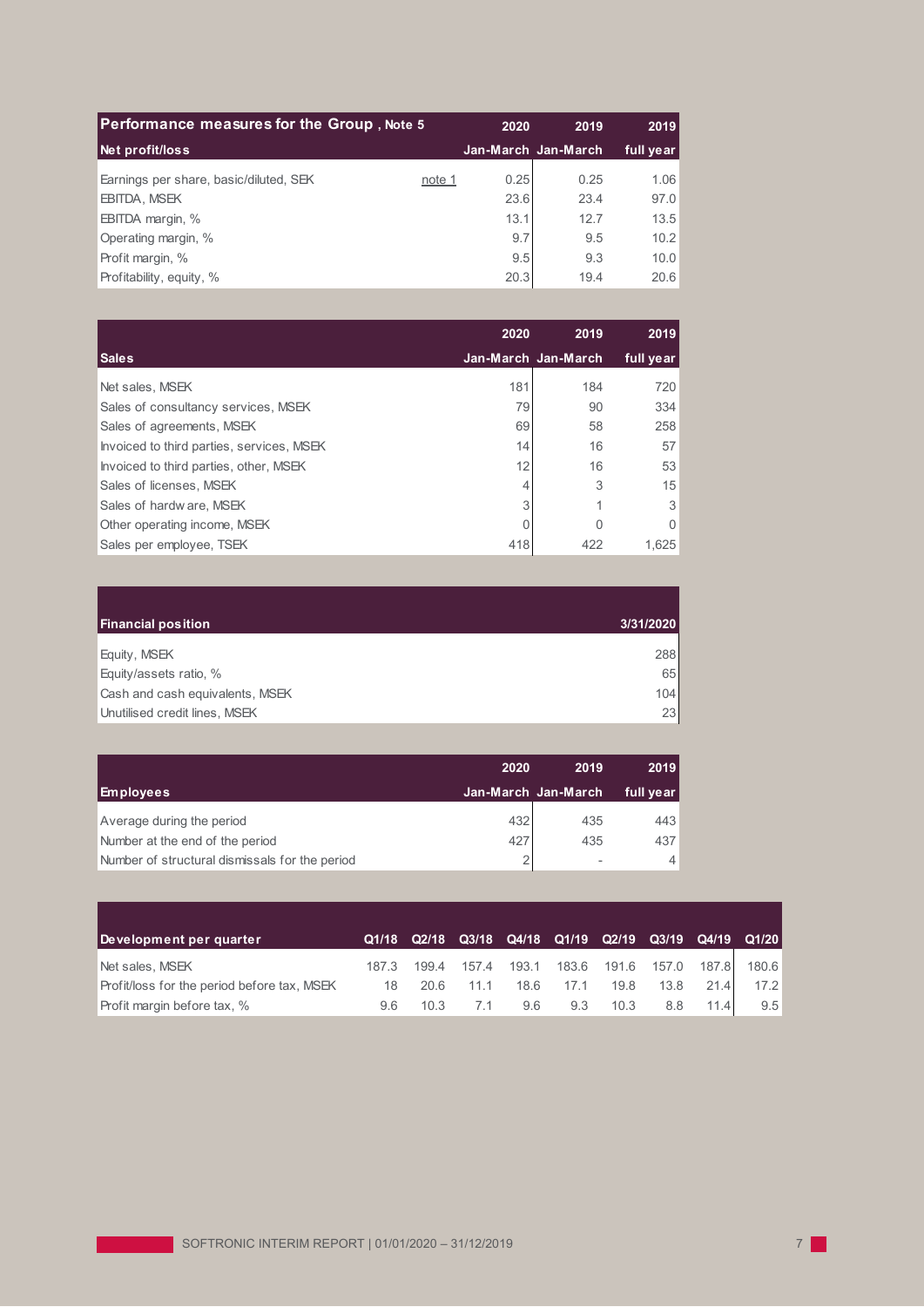| Income statement summary      | 2020      | 2019      | 2019      |
|-------------------------------|-----------|-----------|-----------|
| <b>Parent Company, MSEK</b>   | Jan-March | Jan-March | full year |
| Revenue                       | 181       | 183       | 720       |
| Costs                         | $-163$    | $-166$    | $-709$    |
| <b>Operating income</b>       | 18        | 17        | 11        |
| Net financial income/expense  |           |           |           |
| Appropriations*               |           |           | 62        |
| <b>Profit/loss before tax</b> | 18        | 17        | 73        |
| <b>Taxes</b>                  | -4        | -4        | $-16$     |
| Net profit/loss               | 14        | 13        | 57        |

\*net Group contributions paid/received

| <b>Summary of Balance Sheet</b>           |           |                |                 |
|-------------------------------------------|-----------|----------------|-----------------|
| <b>Parent Company, MSEK</b>               | 3/31/2020 | 3/31/2019      | 12/31/2019      |
| <b>ASSETS</b>                             |           |                |                 |
| Non-current assets                        | 18        | 43             | 40 <sup>1</sup> |
| Non-current receivables                   |           | $\overline{2}$ | 2               |
| Current assets                            | 276       | 279            | 288             |
| <b>Total assets</b>                       | 296       | 324            | 330             |
| <b>EQUITY AND LIABILITIES</b>             |           |                |                 |
| Equity                                    | 179       | 175            | 167             |
| Non-current liabilities                   |           | 4              | 4               |
| Current liabilities, non-interest-bearing | 113       | 145            | 159             |
| <b>Total equity and liabilities</b>       | 296       | 324            | 330             |

| <b>Summary of Cash Flow Statement</b>                     | 2020      | 2019      | 2019      |
|-----------------------------------------------------------|-----------|-----------|-----------|
| <b>Parent Company, MSEK</b>                               | Jan-March | Jan-March | full year |
| Cash flow from operating activities                       | $-14$     |           | 58        |
| Cash flow from investing activities                       |           |           | $-1$      |
| Cash flow from financing activities                       |           |           | $-53$     |
| Cash flow for the year/period                             | $-14$     |           | $\vert$ 4 |
| Cash and cash equivalents at the start of the year/period | 117       | 113       | 113       |
| Cash and cash equivalents at the end of the year/period   | 103       | 114       | 117       |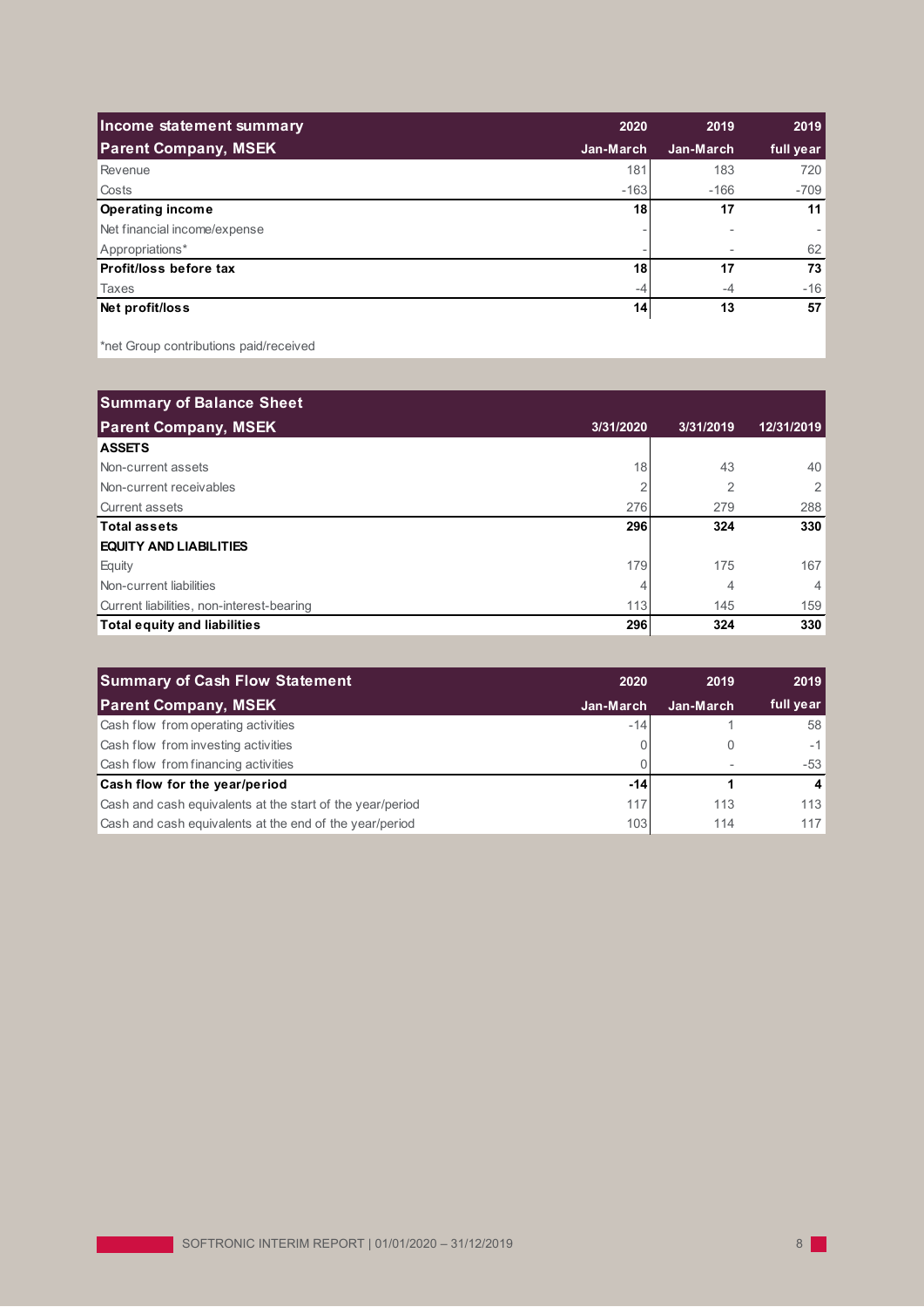# **Notes**

**Accounting principles and supplementary information**

Softronic AB (publ) applies the IFRS standards (International Financial Reporting Standards) as adopted by the EU.

The interim report has been prepared in accordance with IAS 34, Interim Financial Reporting, and the Swedish Annual Accounts Act. The report for the parent company has been prepared in accordance with the Swedish Annual Accounts Act and RFR 2, Accounting for Legal Entities.

Group operations are wide-ranging and are therefore reported as a segment.

The Group applies the same accounting principles and uses the same bases for calculation as in the 2019 Annual Report.

The estimates follow the same principles as in the Annual Accounts of 2019.

Comprehensive income is reported as an extended profit and loss account, including items previously recognised in equity.

The Group's financial assets and liabilities comprise accounts receivable, other non-current receivables, other current receivables, prepaid expenses, accrued income, cash and cash equivalents, other provisions, accounts payable, other current liabilities, accrued expenses and deferred income, with the carrying amounts the same as fair value.

New and amended IFRS that have become applicable from 2020 are not considered to have any material effect on the financial statements. In terms of IFRS 16 as of 31 March 2019, the right-of-use asset amounted to MSEK 39 and the leasing liability was MSEK 39 (reported under other long-term liabilities as MSEK 19 and current liabilities as MSEK 20). Amortisation and depreciation of MSEK -5 was carried out in the first quarter of 2020, while interest expense was MSEK - 0.3. Softronic has opted to adopt the relief rules regarding short-term leases and agreements where the underlying asset is of a low value.

No transactions with closely related parties took place during the year that affected the company's profit/loss and financial position.

In this report there is only an overview of the Parent Company's profit and loss statement and balance sheet, as the Group's sales and balance sheet items are mostly in the Parent Company.

In the first quarter the wholly-owned subsidiary Softronic 1 AB merged with the parent company Softronic AB.

## **Note 1**

### **Profit/loss per share**

The number of shares before and after dilution when calculating earnings and cash flow per share amounted to 52,632,803 shares.

## **Note 2**

#### **Net financial income/expense**

This item includes interest income and interest expense.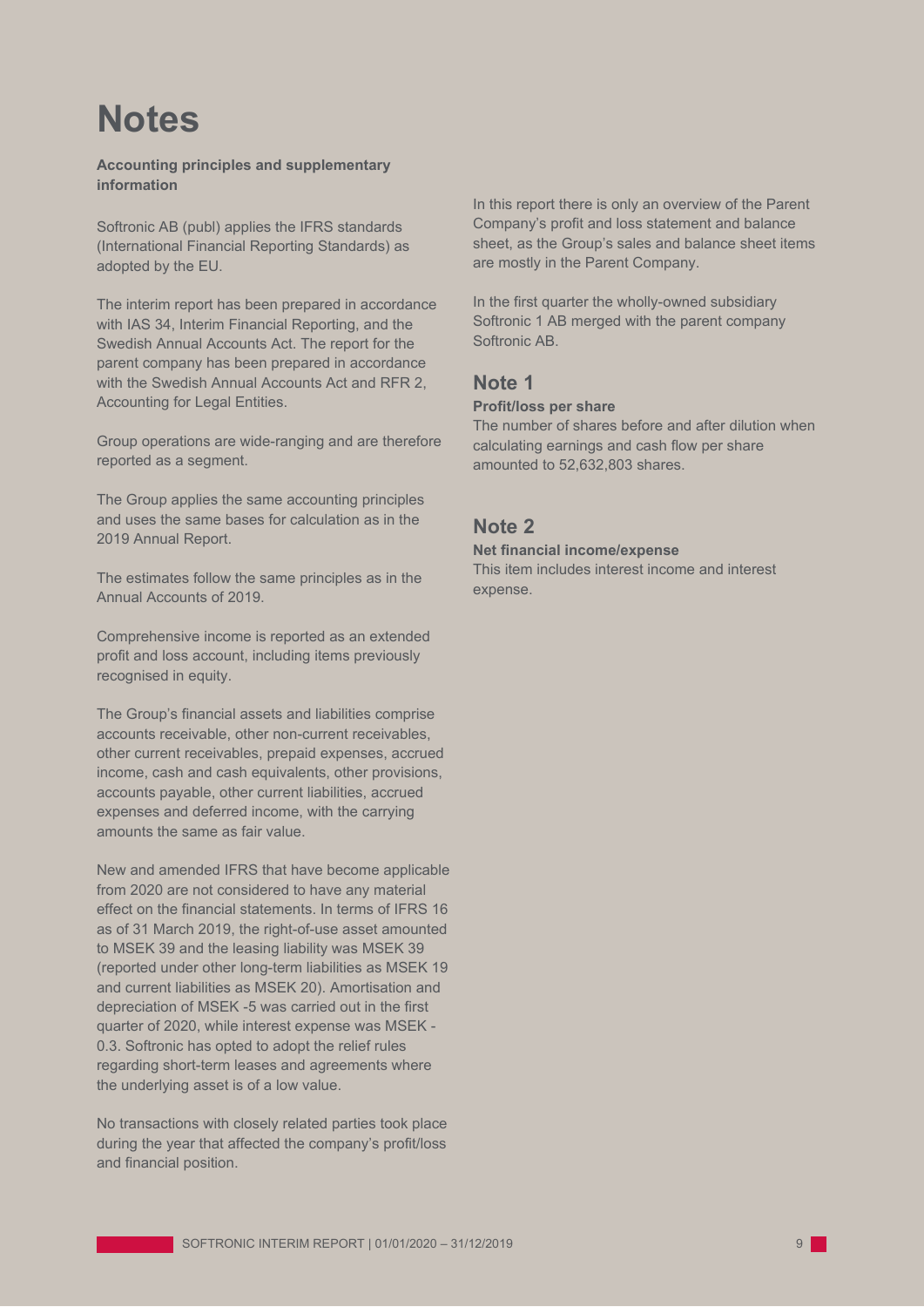## **Note 3**

#### **Cash flow statements**

| <b>Allocation of investments</b><br><b>IMSEK</b> | 2020<br>Jan-March | 2019<br>Jan-March        | 2019<br>full year |
|--------------------------------------------------|-------------------|--------------------------|-------------------|
| Net investments in equipment                     | $-0.2$            | $\overline{\phantom{a}}$ | $-0.4$            |
| Acquisition of business combinations             |                   | $\overline{\phantom{a}}$ | $-0.4$            |
| <b>Total invested</b>                            | $-0.2$            | 0.0                      | $-0.8$            |

## **Note 4**

#### **Acquisition of business combinations**

No acquisitions took place in 2020.

| Specification of business combinations,<br><b>IMSEK</b>                                           | 2020<br>Jan-March | 2019<br>Jan-March | 2019<br>full year |
|---------------------------------------------------------------------------------------------------|-------------------|-------------------|-------------------|
| Amounts paid in respect of previous acquisitions <sup>1</sup>                                     |                   |                   | 0.4               |
| Total cost paid                                                                                   | 0.0               | 0.0               | 0.4               |
| <b>ACQUIRED ASSETS AND LIABILITIES</b>                                                            |                   |                   |                   |
| Amounts paid in respect of previous acquisitions <sup>1</sup>                                     |                   |                   | 0.4               |
| <b>Total acquired</b>                                                                             | 0.0               | 0.0               | 0.4               |
| Total cash flow attributable to acquisitions                                                      | 0.0               | 0.0               | $-0.4$            |
| <sup>1</sup> Relates to the acquisition of the assets and liabilities of Bisnode with a remaining |                   |                   |                   |

purchase price of MSEK 1.2 of MSEK 2.0, MSEK 0.4 having been paid in 2019.

## **Note 5**

#### **Performance measures**

Softronic's financial statements contain alternative performance measures that supplement the measures defined in applicable regulations for financial reporting, such as income, profit or loss, or earnings per share. Alternative key figures are given, as they provide more in-depth information than the measures defined in the regulations. The alternative key figures are disclosed below because they are used by management to evaluate the financial performance and are thereby believed to give analysts and other stakeholders valuable information in order to evaluate Softronic's financial position and results. In the section below, we have defined how the alternative performance measures are calculated by Softronic.

Definition of key ratios may deviate from the definitions given by other companies, even though the measures have the same names. The alternative performance measures originate from the consolidated accounts and are not measures of our financial results or liquidity in accordance with IFRS, which is why they should not be considered to be alternatives to net profit, operating profit or other performance measures in accordance with IFRS, or as an alternative to cash flow as a measure of our liquidity.

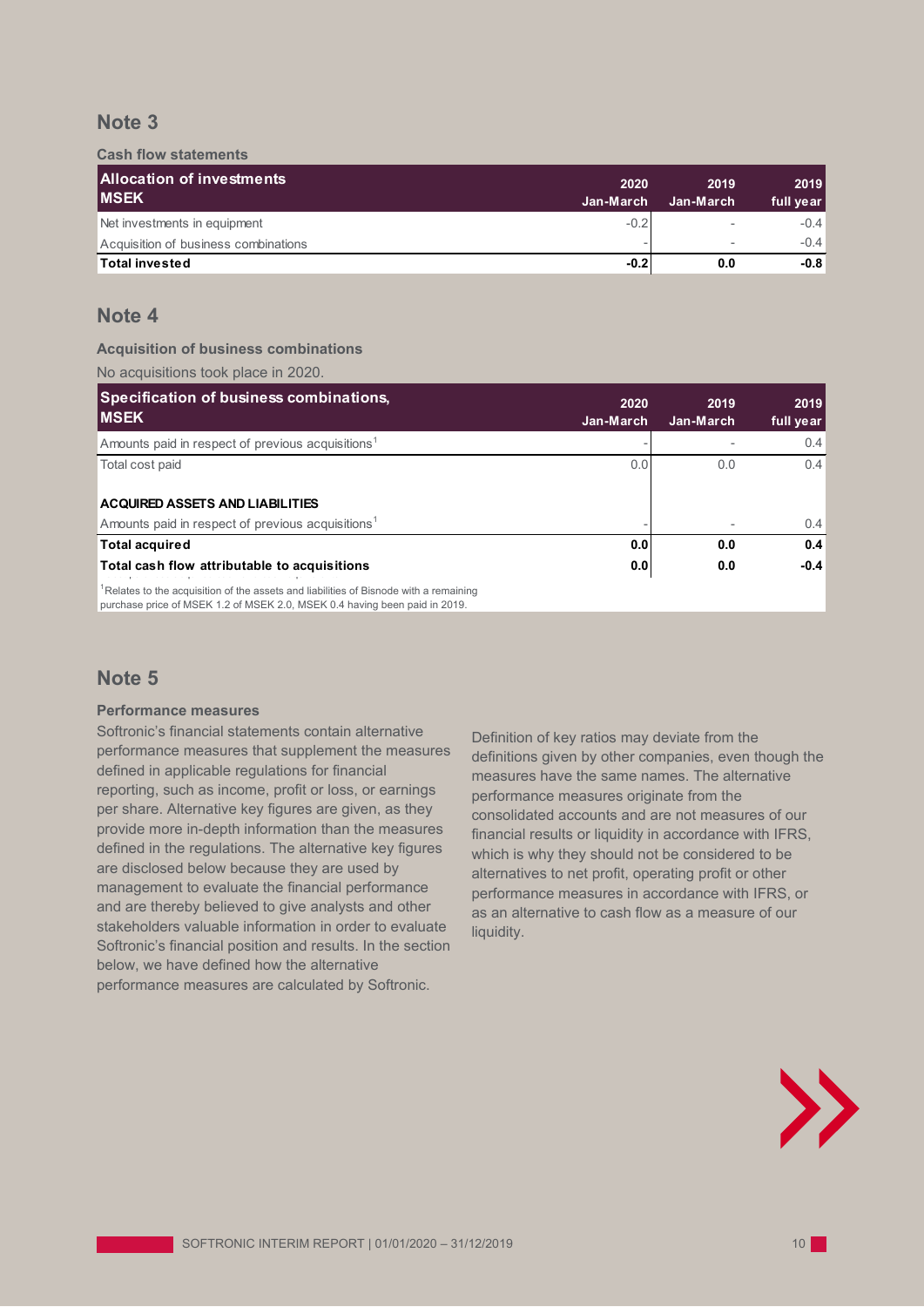| <b>Performance measures</b>               | Definition/explanation of information value and purpose Calculation Q1 2020 |                              |  |
|-------------------------------------------|-----------------------------------------------------------------------------|------------------------------|--|
| Net profit/loss                           | Provides a more nuanced and in-depth understanding of profit development    |                              |  |
| Operating margin, %                       | Operating profit/income                                                     | $(17.5/180.6)^*100=9.7$      |  |
| Profit margin, %                          | Profit/loss before tax/income                                               | $(17.2/180.6)^*100=9.5$      |  |
| EBITDA margin, %                          | Operating profit before depreciation and amortisation/income                | (23.6/180.6)*100=13.1        |  |
| Profitability, equity, %                  | Profit for the 12-month period/average equity over 5 quarters               | (55805/(1371332/5))*100=20.3 |  |
| <b>EBITDA, MSEK</b>                       | Operating profit before depreciation and amortisation                       | $17.5 + 6.1 = 23.6$          |  |
| Sales, MSEK                               | Provides a more in-depth insight into the distribution of sales             |                              |  |
| Sales of consultancy services             | Income from consultancy services                                            | 79                           |  |
| Sales of agreement services               | Income from agreement services                                              | 69                           |  |
| Sales of services for invoices to         |                                                                             |                              |  |
| third parties                             | Income from services for invoices to third parties                          | 14                           |  |
| Sales of invoices to third parties, other | Income from invoices to third parties, other                                | 12                           |  |
| Sale of licences                          | Income from licences                                                        | 4                            |  |
| Sales of hardware                         | Income from hardw are                                                       | 3                            |  |
| Sales per employee, TSEK                  | Income/number of employees on average                                       | $(180.6/432)^*1,000=418$     |  |
| <b>Financial position</b>                 | Provides a good overview of total liquidity and solvency                    |                              |  |
| Equity/assets ratio, %                    | Total equity/total equity and liabilities                                   | 287.5/442,0*100=65           |  |
| Unutilised credit lines, MSEK             | Available but unutilised overdraft facilities                               | 23                           |  |
| Total liquidity, MSEK                     | Cash and cash equivalents plus unutilised credit lines                      | $104 + 23 = 127$             |  |
| <b>Employees</b>                          | Provides a summary of changes in staff                                      |                              |  |
| Average during the period, quantity       | Number of employees on average                                              | 432                          |  |
| Number at the end of the period           | Number of employees                                                         | 427                          |  |
| Number of structural dismissals during    |                                                                             |                              |  |
| the period                                | Number of structural dismissals                                             | 2                            |  |

The information in this interim report is the information that Softronic AB (publ) must publish in accordance with Regulation (EU) No 596/2014 of the European Parliament and of the Council on market abuse (MAR). This information was submitted for publication through the offices of Per Adolfsson on 9 April 2020 at 8.00am (CET). This report along with other information about Softronic AB is available at [www.softronic.se.](http://www.softronic.se/)